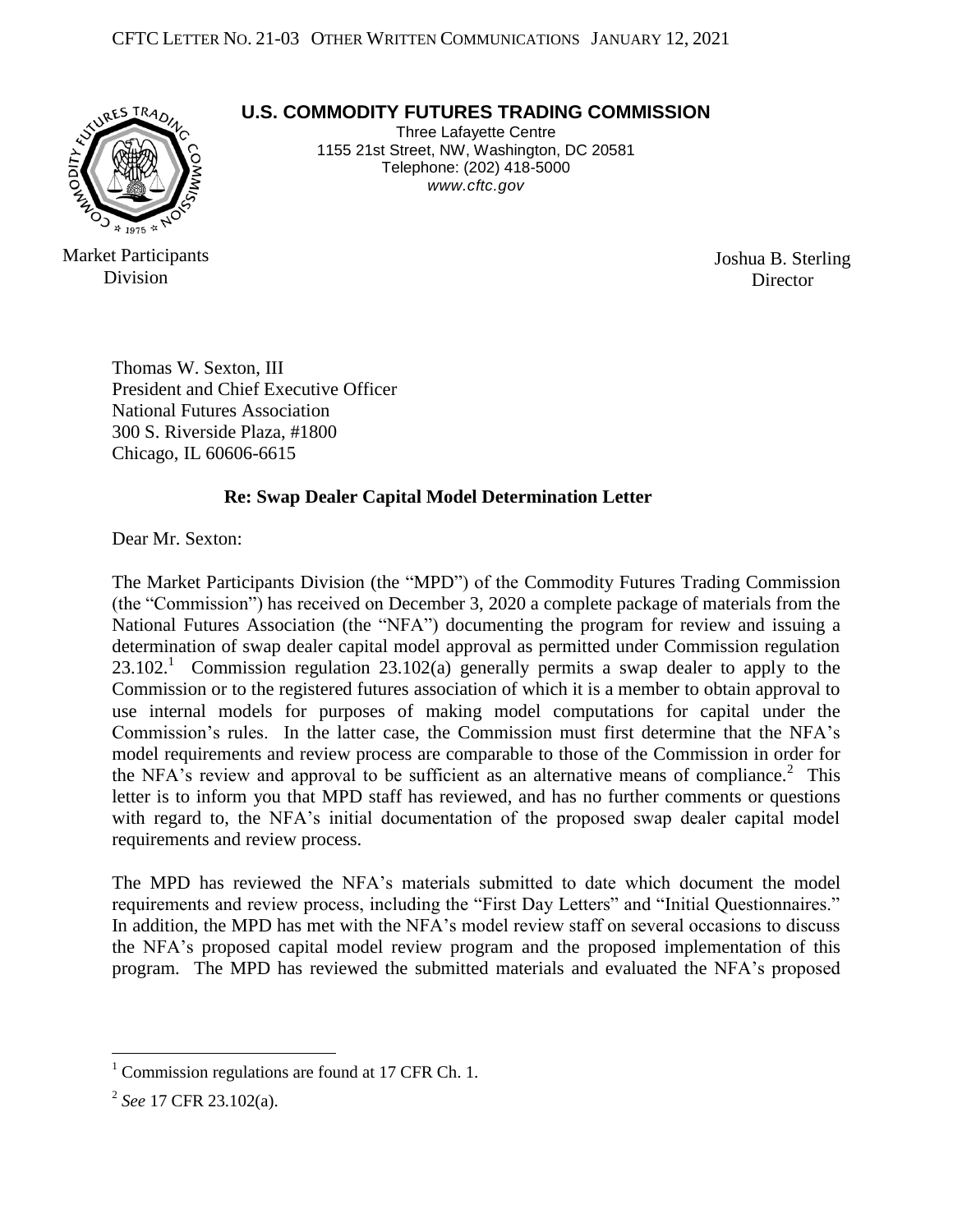Page 2 Swap Dealer Capital Model Determination

program against the Commission's own requirements and processes required under Commission regulation 23.102, noting no material differences.<sup>3</sup>

Accordingly, pursuant to authority delegated to the MPD by the Commission, $4$  the MPD has determined at this time that the NFA's swap dealer capital model requirements and model review process are comparable to those of the Commission and, as such, model approval by the NFA is hereby permitted to be accepted as an alternative means of compliance under Commission regulation 23.102.

The MPD expects routine discussions regarding implementation of the capital model program to continue as a matter of normal oversight. Any anticipated material changes to the processes or requirements related to the NFA swap dealer capital model approval program must be communicated to MPD staff prior to their implementation. MPD staff will review the anticipated changes for purposes of ensuring that the NFA model approval program remains comparable to the Commission's program.

If you have questions regarding this letter, please contact Thomas Smith, Deputy Director, at 202-418-5495, Rafael Martinez, Senior Financial Risk Analyst, at 202-418-5462, or Josh Beale, Associate Director, 202-418-5446.

 $\overline{\phantom{a}}$  , which is a set of the contract of the contract of the contract of the contract of the contract of the contract of the contract of the contract of the contract of the contract of the contract of the contract

Sincerely,

Joshua B. Sterling **Director** Market Participants Division

 $3$  For more detail, please refer to the attached SD Capital Model Determination summary document.

<sup>4</sup> *See* 17 CFR 140.91(a)(11).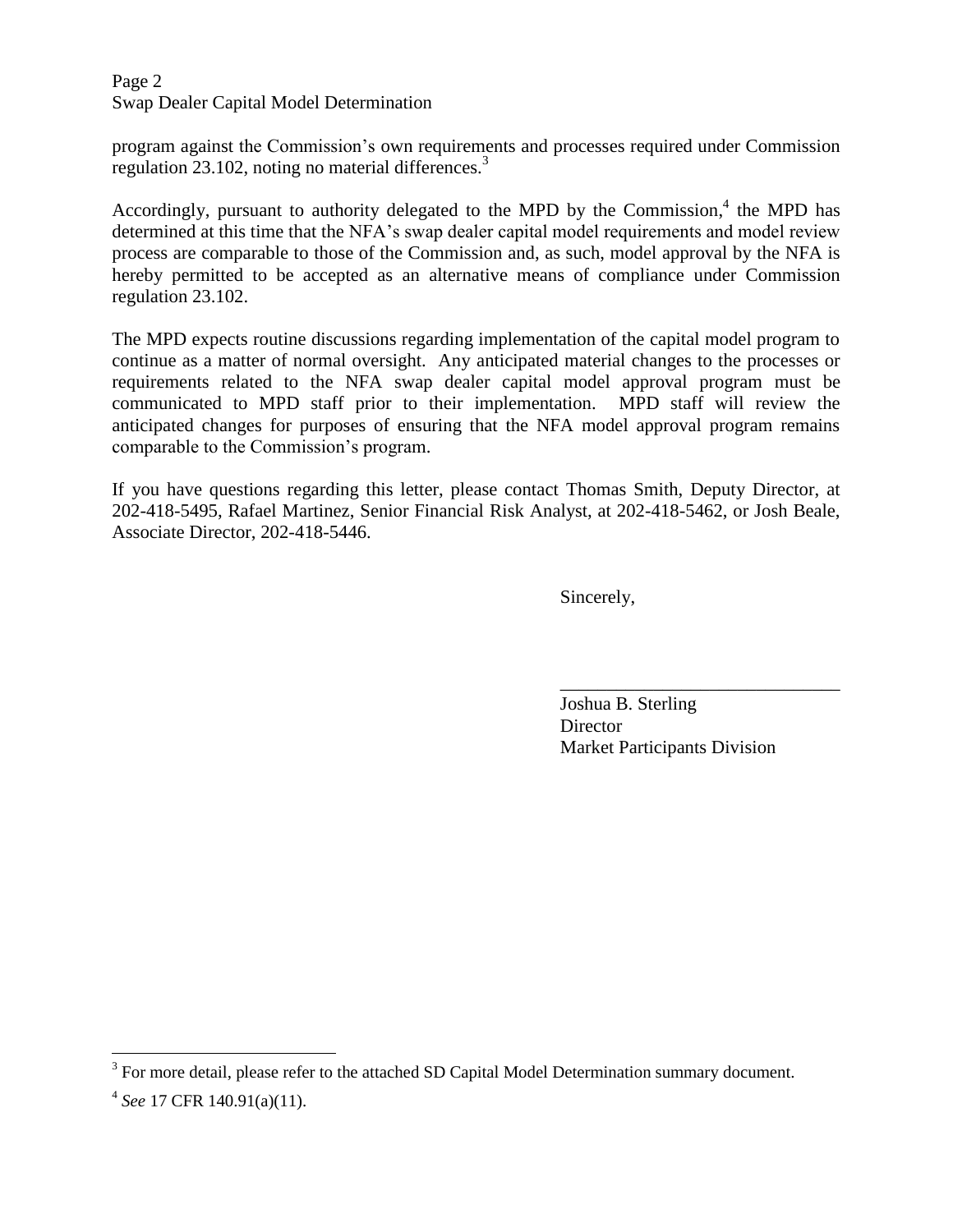Page 3 Swap Dealer Capital Model Determination

## **Swap Dealer Capital Model Determination**

**Summary:** *Commodity Futures Trading Commission (the "Commission") Regulation 23.102 requires that a Swap Dealer ("SD") applying for capital model approval provide to the Commission or a registered futures association<sup>5</sup> a description of critical model components, and directs the SD to different requirements depending on its elected capital approach.<sup>6</sup> SDs electing to comply with capital requirements using the "bank-based approach" are directed to submit information required under subpart E or F of 12 CFR 217, while SDs electing the "net liquid assets approach" are directed to file information required under Appendix A to subpart E of 17 CFR Part 23.<sup>7</sup>* 

*Each of these requirements include, but are not limited to, generally (i) a list of categories of positions that the SD holds in its proprietary accounts and a brief description of the methods the SD would use to calculate market risk and credit risk charges; (ii) a description of the mathematical models to be used to price positions and to compute market risk and credit risk; (iii) a description of how the SD would calculate current exposure and potential future exposure for its credit risk charges, and (iv) a description of how the SD would determine internal credit risk-weights of counterparties, if applicable.<sup>8</sup> In addition, an application is further required to be supplemented by other information relating to the internal risk management control system, mathematical models and financial position of the SD that the Commission or a registered futures association may request to complete its review.<sup>9</sup>*

*The Commission has approved the NFA Compliance Rule 2-49, which automatically incorporates into the NFA's rules all of the model requirements discussed above.<sup>10</sup> In addition, the NFA submitted to the Commission additional model process documents which further outline the design and operation of the NFA's SD capital model program, including a high-level model process overview, initial first-day request letter to be sent to firms, and several model-specific and operational questionnaires. The following table outlines the major model application components required by the rules and where such requirements have been identified in the NFA's provided program.* 

<sup>&</sup>lt;sup>5</sup> The National Futures Association (NFA) is the only registered futures association under the Commodity Exchange Act.

<sup>6</sup> *See* 17 CFR 23.102.

<sup>7</sup> *See* 17 CFR 23.102(c).

<sup>8</sup> *See* Paragraph (a) of Appendix A to Subpart E of 17 CFR Part 23.

<sup>9</sup> *See* Paragraph (b) of Appendix A to Subpart E of 17 CFR Part 23.

<sup>10</sup> *See* NFA Compliance Rule 2-49 *available at: [https://www.nfa.futures.org/rulebook/rules.aspx?Section=4&RuleID=RULE%202-49.](https://www.nfa.futures.org/rulebook/rules.aspx?Section=4&RuleID=RULE%202-49)*